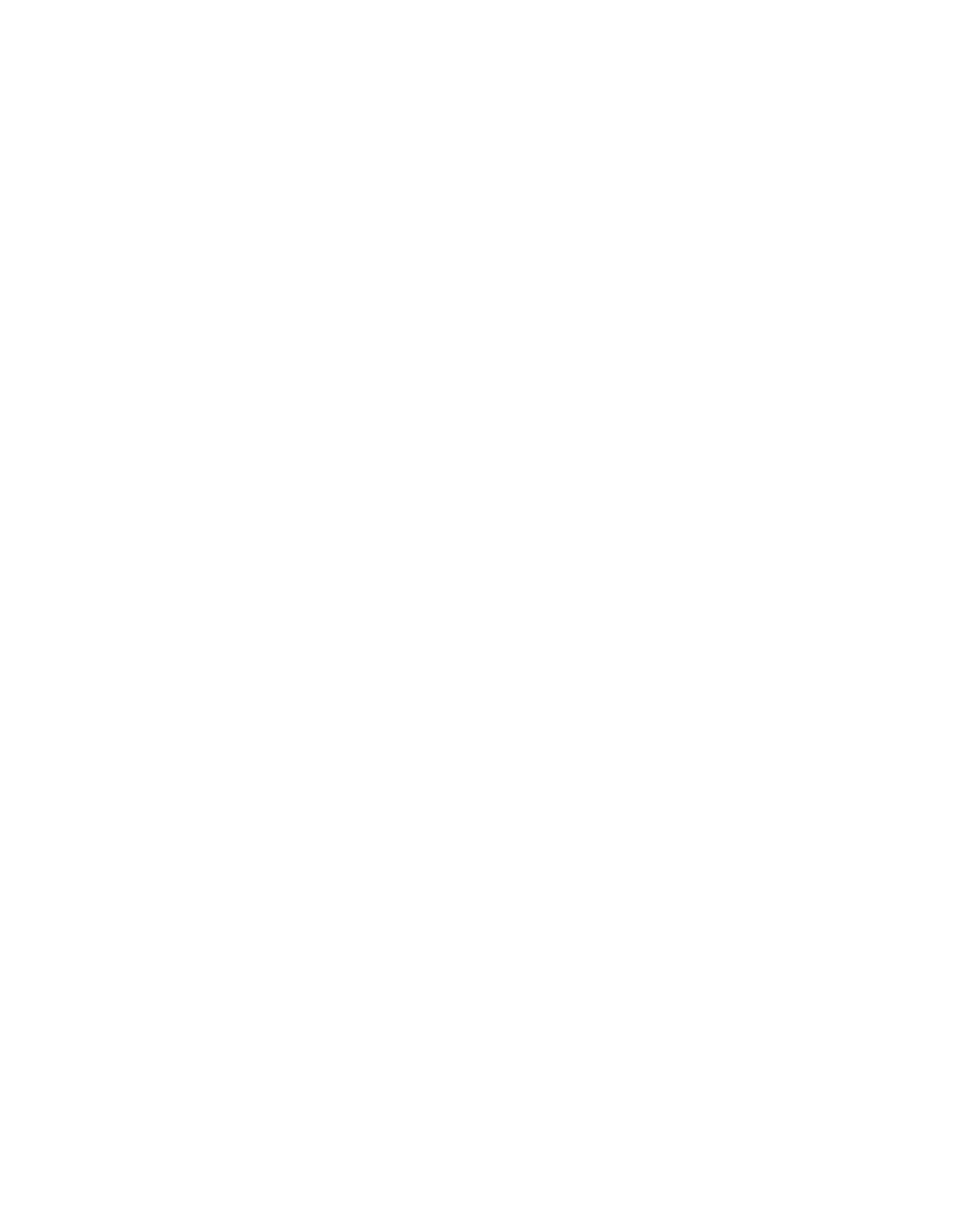## Secretary Yellen IMFC-DC Statement October 2021

The COVID-19 pandemic again overshadows the Annual Meetings of the International Monetary Fund and World Bank, continuing to exact its human and economic toll on our communities. I share the grief of those who have lost family and friends. New COVID variants heighten risks and threaten to exacerbate the already divergent economic recovery underway. We indeed face tough global challenges ahead, and the best way forward is working together.

The U.S. economy has surpassed its pre-pandemic level bolstered by substantial fiscal and monetary policy support and early vaccination efforts. The American Rescue Plan, passed earlier this year, continues to provide support for families and businesses struggling with the impact of the pandemic. Major economies have a tremendous opportunity to utilize their fiscal space to continue to support their economies through the uncertainty of the pandemic. We also have an opportunity to foster a greener, more inclusive, more resilient recovery. To this end, the Biden Administration is now advancing a broad agenda to make significant investments in our infrastructure, human capital, clean energy, housing, and healthcare to strengthen our economy and address longstanding structural challenges.

We must intensify our efforts to increase the pace of vaccinations and the deployment of lifesaving therapeutics to truly halt this pandemic. The United States is playing its part in addressing the immediate health impact of the pandemic by sharing over 180 million vaccine doses and committing to provide over 1.1 billion doses by the end of 2022. The Biden Administration has also been supportive of efforts to strengthen global pandemic preparedness. We support the establishment of a Global Health and Finance Board to create a regular forum for health and finance policymakers to coordinate actions in monitoring and responding to future health threats that pose a significant global risk. In addition, we support the establishment of a Financial Intermediary Fund, or FIF, housed at the World Bank, to provide dedicated financing for investments to prevent, detect, and prepare for future health threats, and catalyze disease surveillance and improved health system capacities. A FIF could also have flexibility to provide direct support to a variety of implementing partners, which may not be eligible for financing through existing mechanisms.

In addition to over \$250 billion in financial support, the World Bank and the IMF partnered with key multilateral organizations to establish the Multilateral Leaders Task Force on COVID-19 (MLTF) to provide key data and address bottlenecks in global vaccine availability and delivery. The MLTF has a strong role to play in stepping up our collective pandemic response, including by helping countries get ready to take delivery of increasing amounts of vaccines in the months ahead and are prepared to get shots in arms.

As the crisis continues, the leadership, coordination, and innovation of the World Bank and the IMF will be vital for a successful and durable recovery. After the International Development Association (IDA) stepped up its financing and frontloaded resources over the past year, the United States, other donors, and Management advanced the IDA-20 replenishment by one year. In IDA-20, I encourage World Bank leadership to support IDA countries in enhancing investments to address crisis and pandemic preparedness, increasing debt vulnerabilities, and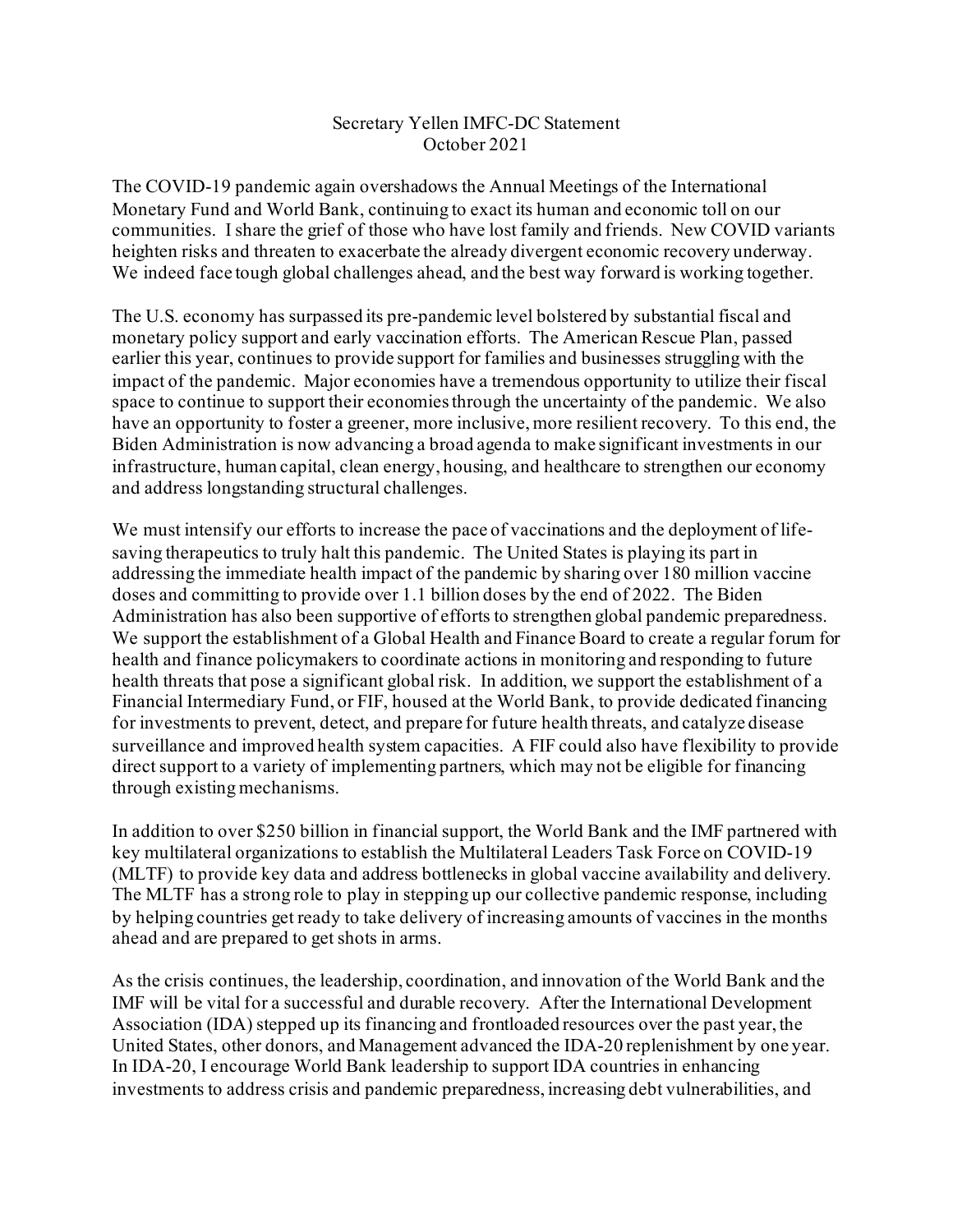inclusion for all, including women, girls, and LGBTQIA+ people. At a time when shareholders face significant competing demands, reforms associated with the 2018 Capital Package allowed the International Bank for Reconstruction and Development (IBRD) and International Finance Corporation (IFC) to stretch their financial capacity, underscoring their value. It is critical that the World Bank continue to manage its resources prudently, judiciously allocating resources to those countries that need it the most while implementing its graduation policy.

The IMF has already taken steps to build on the emergency support it provided to members since the beginning of the pandemic, with the new SDR allocation providing additional liquidity for countries to bolster reserves and fight the ongoing crisis. The IMF should work diligently to advise members on how best to use their new SDR resources responsibly and transparently. To amplify the benefits of the SDR allocation for low-income and other vulnerable countries, economies with the ability to do so should channel some of their SDRs to those countries that need them most through both the Poverty Reduction and Growth Trust (PRGT) and a new Resilience and Sustainability Trust (RST) at the IMF.

The RST will be an important step to support vulnerable countries undergoing structural transformations that will strengthen public health systems and create more sustainable, lowemission and climate resilient economies. To make the RST effective, the IMF will need to work closely with the World Bank to leverage the Bank's subject matter expertise when designing health and climate policy conditionality. IMF Governors should take this moment to voice our strong support for establishing the RST at the IMF and call on the IMF and World Bank to work hand in hand on making the RST an effective tool to support sustainable, mediumterm growth.

Going forward, both the World Bank and the IMF will need to strengthen policies and practices to help address debt vulnerabilities. Additional IMF lending through vehicles like the PRGT and the RST will require robust debt sustainability analyses to underpin the necessary adjustments countries will have to make. The World Bank should also pursue further innovations to improve and increase creditor transparency and work with clients to publish better debt data as part of its implementation of the Sustainable Development Finance Policy.

The international community will also need to reaffirm its existing commitments to support debt sustainability in poor and vulnerable countries. Over the past year and a half, the United States has coordinated with other G20 members to develop and implement the Debt Sustainability Suspension Initiative (DSSI), to help the poorest countries respond to the pandemic, and the Common Framework to reduce debt vulnerabilities. Swift action in responding to Common Framework requests is necessary to help low-income countries restore debt sustainability. To that end, I call on all official bilateral creditors to participate constructively in debt restructuring processes, including by providing timely financing assurances.

Climate is an existential threat and one that requires a global response commensurate with the size of the challenge. This is an important year for climate as countries gather next month in Glasgow to raise our collective global ambition. In the lead up to COP-26, the Biden Administration is redoubling our pledge to provide international climate finance and encouraging strong action on climate through the international system. I commend the IMF for its efforts to